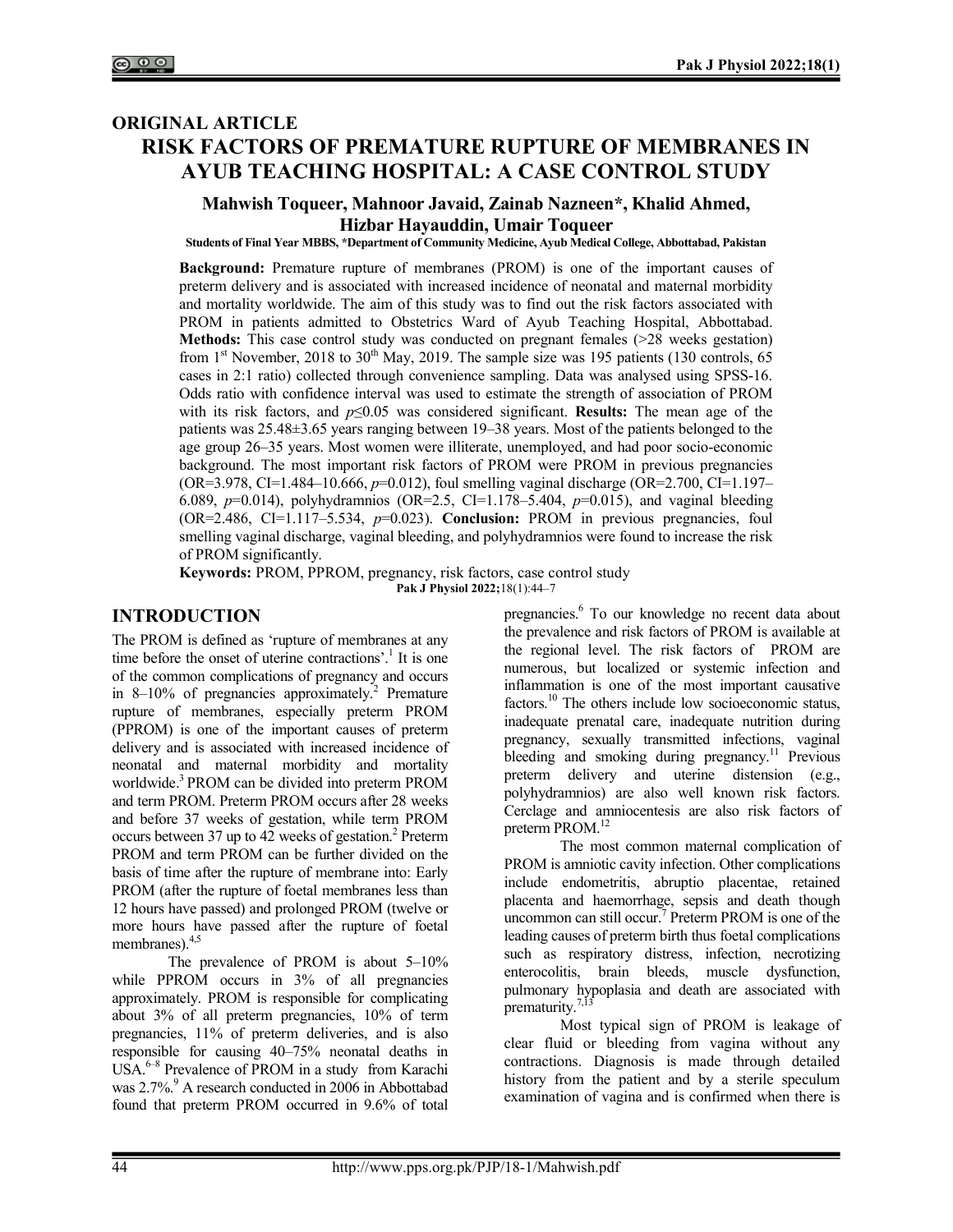pooling of amniotic fluid in the posterior vaginal fornix or its leakage from the cervical  $\cos^{2.14,15}$ However, 47% cases of PROM present with no visible symptoms.<sup>15</sup> Its management depends on the gestational age as well as other complicating factors although it is still controversial.<sup>16,17</sup> In case of preterm PROM the management mainly involves administration of antibiotics (reducing the risk of perinatal infection and increasing the latency period) and steroids (reducing perinatal morbidity and mortality), while in case of term PROM induction of labour is the course of action. $2,16$ 

The aim of this study was to determine the important risk factors associated with PROM especially in our setup at Ayub Teaching Hospital, Abbottabad.

# MATERIAL AND METHODS

This case control study was carried out from  $1<sup>st</sup>$ November 2018 to  $31<sup>st</sup>$  June 2019 on patients admitted to Obstetrics Unit of Ayub Teaching Hospital, Abbottabad after taking ethical approval. Study population comprised of admitted pregnant women with and without PROM beyond 28 weeks of gestation.

Using Open Epi online software Version 3 for sample size estimation for case control studies, the sample size was calculated as 189 rounded to 195, (65 cases and 130 controls). The case to control ratio was 1:2. The assumed 2-sided confidence interval was 95% and power of the study was 80%. For the purpose of hypothetical exposure value in controls for sample size calculation, abnormal discharge from vagina was used with a frequency of 36.8%, and assumed Odds ratio of 2.4 was taken from a previous study from Uganda.<sup>17</sup> Convenience sampling technique was used for sample selection.

Pair matching was done by matching age of the cases with controls. For cases, only those patients were selected who were diagnosed to be a case of PROM including both early and prolonged PROM. For controls, all other pregnant women were selected who were of the same age as cases and who didn't have PROM, and were admitted for reasons other than PROM. Patients with multiple pregnancies, unwilling patients, those who did not know the local language, and patients in labour were excluded. The cases of PROM were diagnosed on the basis of speculum examination and history of leakage of clear fluid from vagina enough to wet the sides of thighs and perineum without any uterine contractions.

A pre-tested structured questionnaire that included bio data as well as various risk factors that predisposes to PROM was developed. Pilot testing of the questionnaire was done on 10 patients admitted in Obstetric Unit before collection of actual data. Informed consent was taken from all the subjects.

Data was analysed on SPSS-16. Mean and standard deviation for continuous variables and frequencies and percentages for categorical variables were determined. Chi-square test was used to determine association between PROM and its risk factors. Odds ratio with 95% confidence interval was used to measure strength of association between PROM and its risk factors. Confidence interval excluding 1 and  $p \le 0.05$  was considered statistically significant.

## RESULTS

A total of 195 patients (65 cases and 130 controls) were interviewed. The overall mean age of the patients was  $25.48\pm3.65$  years (Range: 19–38 years). The mean age of the cases was  $25.47 \pm 3.67$  years while the mean age of the controls was 25.49±3.66 years. Majority of patients were in the age group 26–35 years, most of them were housewives, illiterate, and belonged to low socio-economic class. Presentation was cephalic in most of the patients (Table-1).

| Table-1: Socio-demographic variables (n=195) |                             |  |
|----------------------------------------------|-----------------------------|--|
| Variahles                                    | <b>Frequency</b> Percentage |  |

| Variables                     | Frequency      | Percentage |  |  |  |  |  |
|-------------------------------|----------------|------------|--|--|--|--|--|
| <b>Age Groups (Years)</b>     |                |            |  |  |  |  |  |
| $16 - 25$                     | 83             | 42.6       |  |  |  |  |  |
| $26 - 35$                     | 108            | 55.4       |  |  |  |  |  |
| $36 - 45$                     | $\overline{4}$ | 2.1        |  |  |  |  |  |
| <b>Area of Residence</b>      |                |            |  |  |  |  |  |
| Rural                         | 79             | 40.5       |  |  |  |  |  |
| Urban                         | 81             | 41.5       |  |  |  |  |  |
| Semi-urban                    | 35             | 17.9       |  |  |  |  |  |
| <b>Occupational Status</b>    |                |            |  |  |  |  |  |
| Professional                  | $\overline{4}$ | 2.1        |  |  |  |  |  |
| Housewife                     | 191            | 97.9       |  |  |  |  |  |
| Socioeconomic status          |                |            |  |  |  |  |  |
| Low                           | 115            | 59.0       |  |  |  |  |  |
| Middle                        | 67             | 34.4       |  |  |  |  |  |
| Upper                         | 13             | 6.7        |  |  |  |  |  |
| <b>Literacy level</b>         |                |            |  |  |  |  |  |
| Illiterate                    | 83             | 42.6       |  |  |  |  |  |
| Primary                       | 47             | 24.1       |  |  |  |  |  |
| Secondary                     | 47             | 24.1       |  |  |  |  |  |
| Graduate                      | 18             | 9.2        |  |  |  |  |  |
| <b>Presentation of Foetus</b> |                |            |  |  |  |  |  |
| Cephalic                      | 158            | 81.0       |  |  |  |  |  |
| <b>Breech</b>                 | 36             | 18.5       |  |  |  |  |  |
| Others                        | $\mathbf{1}$   | 0.5        |  |  |  |  |  |

PROM was found to be strongly associated with history of PROM in previous pregnancy, polyhydramnios, foul smelling discharge from vagina, and vaginal bleeding during current pregnancy. Odds ratio with 95% confidence interval for each risk factor found to be associated with PROM is given in Table-2.

History of intrauterine growth retardation (IUGR), urinary tract infection (UTI), McDonald's stitch in current pregnancy, presence of any systemic disease, previous Caesarean sections, and abortions were not found to be significant risk factors for developing PROM (Table-2).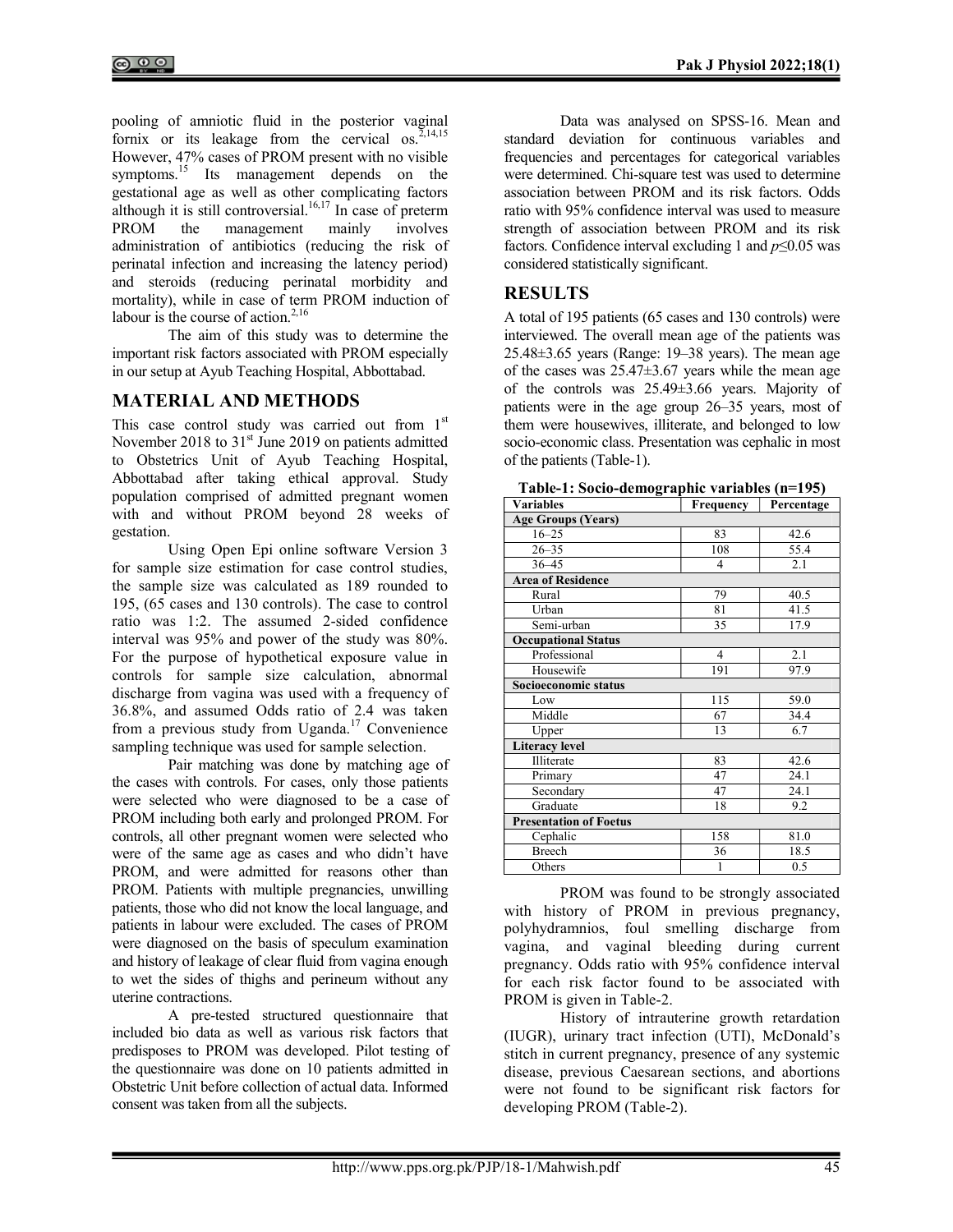|                                          |          | <b>Controls</b><br><b>Cases</b> |                  |               |       |                         |           |  |  |
|------------------------------------------|----------|---------------------------------|------------------|---------------|-------|-------------------------|-----------|--|--|
|                                          | $(n=65)$ |                                 | $(n=135)$        |               | Odds  |                         |           |  |  |
| <b>Risk Factors</b>                      | n        | $\frac{0}{0}$                   | n                | $\frac{0}{0}$ | ratio | 95% CI                  | p         |  |  |
| <b>Previous history of PROM</b>          |          |                                 |                  |               |       |                         |           |  |  |
| Yes                                      | 12       | 63.2                            | 7                | 36.8          | 3.978 | $1.484 - 10.66610.012*$ |           |  |  |
| N <sub>0</sub>                           | 53       | 30.1                            | 123              | 69.9          |       |                         |           |  |  |
| Polyhydramnios in current pregnancy      |          |                                 |                  |               |       |                         |           |  |  |
| Yes                                      | 17       | 51.5                            | 16               | 48.5          | 2.5   | 1.175-5.404             | $0.015*$  |  |  |
| No                                       | 48       | 29.6                            | 114              | 70.4          |       |                         |           |  |  |
| Foul smelling discharge during pregnancy |          |                                 |                  |               |       |                         |           |  |  |
| Yes                                      | 15       | 53.6                            | 13               | 46.4          | 2.7   | 1.197-6.089             | $0.014*$  |  |  |
| N <sub>0</sub>                           | 50       | 29.9 117                        |                  | 70.1          |       |                         |           |  |  |
| <b>Bleeding during pregnancy</b>         |          |                                 |                  |               |       |                         |           |  |  |
| Yes                                      | 15       | 51.7                            | 14               | 48.3          | 2.486 | $1.117 - 5.334$         | $ 0.023*$ |  |  |
| No                                       | 50       | 30.1                            | 116              | 69.9          |       |                         |           |  |  |
| <b>Intrauterine Growth Retardation</b>   |          |                                 |                  |               |       |                         |           |  |  |
| Yes                                      | 5        | 50                              | 5                | 50            | 2.08  | $0.58 - 7.4$            | 0.25      |  |  |
| No                                       | 60       | $32.4$  125                     |                  | 67.6          |       |                         |           |  |  |
| <b>Urinary Tract Infection</b>           |          |                                 |                  |               |       |                         |           |  |  |
| Yes                                      | 20       | 35.1                            | 37               | 64.9          | 1.11  | $0.58 - 2.1$            | 0.73      |  |  |
| No                                       | 45       | 32.6                            | 93               | 67.4          |       |                         |           |  |  |
| <b>McDonald's stitch</b>                 |          |                                 |                  |               |       |                         |           |  |  |
| Yes                                      | 6        | 54.5                            | 5                | 45.5          | 1.11  | $0.58 - 2.1$            | 0.12      |  |  |
| N <sub>0</sub>                           | 59       | 32.1                            | $\overline{1}25$ | 67.9          |       |                         |           |  |  |
| <b>Systemic disease</b>                  |          |                                 |                  |               |       |                         |           |  |  |
| Yes                                      | 6        | 24                              | 19               | 76            | 1.6   | $0.63 - 4.4$            | 0.28      |  |  |
| N <sub>0</sub>                           | 59       | 34.7                            | 111              | 65.3          |       |                         |           |  |  |
| <b>Previous Caesarean Section(s)</b>     |          |                                 |                  |               |       |                         |           |  |  |
| Yes                                      | 23       | 28.4                            | 58               | 71.6          | 0.68  | $0.36 - 1.2$            | 0.21      |  |  |
| N <sub>0</sub>                           | 42       | 36.8                            | 72               | 63.2          |       |                         |           |  |  |
| <b>History of abortion(s)</b>            |          |                                 |                  |               |       |                         |           |  |  |
| Yes                                      | 19       | 33.9                            | 37               | 66.1          | 0.96  | $0.50 - 1.8$            | 0.91      |  |  |
| No                                       | 46       | 33.1                            | 93               | 66.9          |       |                         |           |  |  |
| *significant                             |          |                                 |                  |               |       |                         |           |  |  |

#### DISCUSSION

According to our study previous history of PROM, polyhydramnios, foul smelling vaginal discharge and vaginal bleeding during pregnancy were found to have significant association with PROM. In our study, majority (55.4%) of the women were in the age group 26–35 years. It is in agreement with a study done by Mishra S et  $al^{14}$ . Dars et  $al^{11}$  also showed that incidence of PROM was more among patients aged 20–30 years.

We observed a strong association between PROM and history of PROM in previous pregnancies. It is in line with the studies conducted by Al-Hussain TK et al<sup>18</sup> and Lee T et al<sup>19</sup>. It may be due to untreated cervio-vagnial infection by bacterial vaginosis or Chlamydia, cervical incompetence, or short cervical length.4,7,20 Patients with history of foul smelling discharge during pregnancy had 2.7 times increased risk of PROM. This is in line with Assefa NE et  $al^7$ and Choudhary M et  $al^{20}$ . Organisms causing infections of the genital tract that have been associated with PROM include Chlamydia trachomatis, Gardnerella vaginalis, Trichomonas vaginalis, Candidiasis etc. Abnormal vaginal discharge indicates infection that results in inflammation of the

membranes ultimately leading to their rupture. $20-22$ Unhygienic practices of majority of the population makes it a significant risk factor in developing countries. $2^2$ 

In our study, another important risk factor associated with PROM was polyhydramnios. Our results match with results of the research conducted by Mishra S et  $al_{2}^{14}$ , but are contradictory to the work of Assefa NE *et al*<sup> $\overline{t}$ </sup>. Over distension of the uterus due to increase in amniotic fluid volume increases the intrauterine pressure and thus increases the risk of PROM.14,20

Vaginal bleeding was also found to be a risk factor for PROM increasing the risk by 2.4 times. Chronic abruption of placenta may result in necrosis of decidua which weakens membranes or predisposes to intra-amniotic infection, eventually resulting in membrane rupture.<sup>20</sup> Hossain R *et al*<sup>23</sup> reported that bleeding specially in second trimester can lead to preterm labour and PROM.

The UTI was considered one of the main risk factors for PROM by Moore RM *et al*<sup>24</sup>. In our study, however, it was not found to be strongly associated with PROM and the history of UTI was strong both in cases and controls which could be the reason of insignificance. This can be attributed to wide prevalence of UTI in females of reproductive age due to inability to maintain good hygienic conditions.

In this study, McDonald stitch was not found to be a significant risk factor which is contradictory to the study conducted by Choudary M *et al*<sup>20</sup>. The reason may be fewer number of cerclage in cases and controls in this study.

Previous Caesarean section, IUGR, abortions, and any systemic illness did not have significant effect on PROM in this study. The frequency of Caesarean section was 28.4% in cases and was found not to be significant risk factor of PROM. This rate was 30.5% in a study conducted by Kayiga et  $al^{25}$  which is quite similar to our results; however, it is low as compared to the work of Pasquier JC et  $al^{26}$  in which the frequency of Caesarean section was 58.7%.

The frequency of abortion was 32.4% in cases while it was 67.6% in controls. Abortion was also not a significant risk factor for PROM in the study of Choudhary M et  $al^{20}$ ; however, it contradicts the work done in Tigaray<sup>7</sup>. The reason may be comparable sample size of the studies.

History of both systemic illness and trauma were not significant risk factors in a research done by Assefa NE *et al*<sup>7</sup> which supports our results.

Some limitations of this study were that matching of cases and controls was done with one variable only, i.e., age; and it was conducted in only one tertiary care hospital.